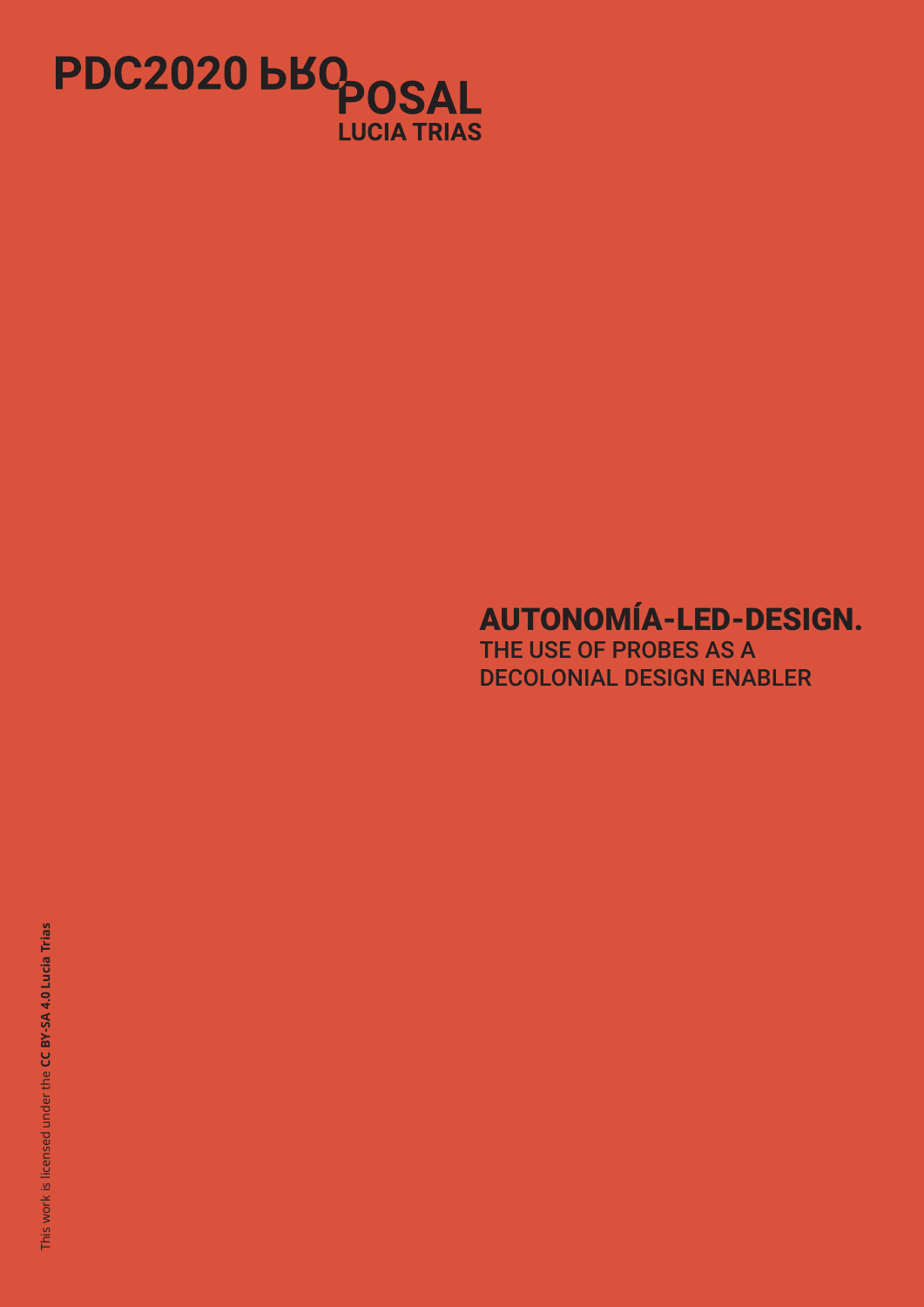# **0.Introduction**

This proposal is an invitation to understand cultural Probes as a practice for design processes led by Autonomía.

Current global south design discourses stress the importance of broadening perspectives to address the complexity of design problems. From the stance that it is normal to approach content as a means of "customizing" ways of design without actually tackling the hegemonic form of design, decoloniality advocate for the acknowledgement of forms being as important as content.

In this scenario, Design Research appears as a medium to take over control of the notion of knowledge by performing participatory design as an epistemological practice. This work serves as an invitation to look into the potential of design research as an epistemological practice. Through the use of Probes, as a participatory tool, that engages peoples into connecting with their ontologies.

## **1.Design Ontology: The Entanglement Between People(s) and Knowledge(s)**

Changing the paradigms of understanding knowledge requires adopting a much broader position towards it. In this research, knowledge is thought to exist concerning different peoples and the worlds in which they live. In this regard, Design Ontology (DO), with a relatively new but prominent appearance in global south design, is considered a way of advocating alternative systems to rationalism (Schultz et.al 2018).

Tlostanova (2017) argues that design is ontological in itself as it creates human ways. Consequently, Fry (2018) sees DO as a way of understanding and of practising design, focusing on the awareness of what a design object brings into the relation with peoples and worlds.

**1.1.Autonomía as a Means for People(s) Participation** The idea of Autonomía has long been linked to liberation and anti-colonial movements in Latin America. The Strategic Design Research Journal published a full edition in May-August 2018 on Autonomías, concerning a pluriversal design idea in which different knowledges/ cultures and human conceptions can find a liberated design form.

Autonomía is seen as a way of enabling the development of culturally based design, by means of enabling the acceptance of modern knowledge in combination with local knowledge; and from the logic of its subordination in pursuit of the common good (Testori & d'Auria 2018; Escobar 2018).

In a very similar argument, Mazini (2018) argues that it "is an autonomous attitude that brings people to choose to collaborate, joining forces with others and working together. (...) when one grows so does the other, and vice versa", showing autonomía as a force of collaboration between different cultural expressions. This has a strong connection to Escobar's (2018) notion of OD as plurality enabler.

Consequently, for Andrea Botero (et al. 2018), autonomía requires a contextualization of thinking, sensing and acting that would shape it in different manners. Hence, results difficult to define it. Botero suggests that the combination of autonomía and design "might run the risk of instrumentalizing it and therefore producing the very same issues it is meant to highlight". It is necessary not to interpret it as a design branch, to avoid its relation to certain forms and methods.

In line with this argumentation, Nold (2018) points out a misleading potential for the practical applications of autonomía and DO, questioning the possible postulation of these as broader understandings of user-based design and translating these into mere platitudes.

# **1.2. Design research as a means of participatory practices.**

Beyond the many definitions and approaches concerning participatory design forms, I would like to refer to two structural aspects of all of them. First, the idea of the collective creativity of designers and non-designers within a design process. Second, the redistribution of roles, which leads to a redistribution of tasks. While designers become researchers, people(s) become partners.

Unlike in 'classic design', such approaches give the person who will later use that design, the option to take on the role of an expert of their experience in the design process (Sanders and Stappers 2014).

According to Tuuli Mattelmäki (2006), the practice of user-centred design education, and research into it, began to apply and develop particularly successful approaches to design thinking and making. In this line, her work explores the use of Probes as a means for having an insight into our user's perception and context. Putting our user in the focus of our project gives us the possibility to understand and incorporate new factors into a product development process. The idea of this tool is that the user and the designer have equal weight when making a product. As a research tool, it gives us several opportunities to condense different types of information. Stimulating personal reflection utilizing an object or performing an activity. They allow us to work with people who are in different places since they are usually sent and returned by post.

Like any research method, there are many types, so I will refer to two examples described by Tuuli Mattelmäki:

 - As an initiative to participate: the idea is to show in a more real way the needs of the user and to think together about the solutions for it. The idea is to give people tools of expression that we designers can use in the development of our products.

- As a form of dialogue: this tool seeks to introduce the user to the discussion team. The material of the Probes is the basis of the description of the user's situation. You need to work and analyze the information in a multidisciplinary team that can offer different points of view regarding the user experience.

The Probes are a good example to show how Co-Design requires creativity in all parts of your process, including from customers and end-users. Turn research into a design piece and see that it contributes to the improvement of the outcome.